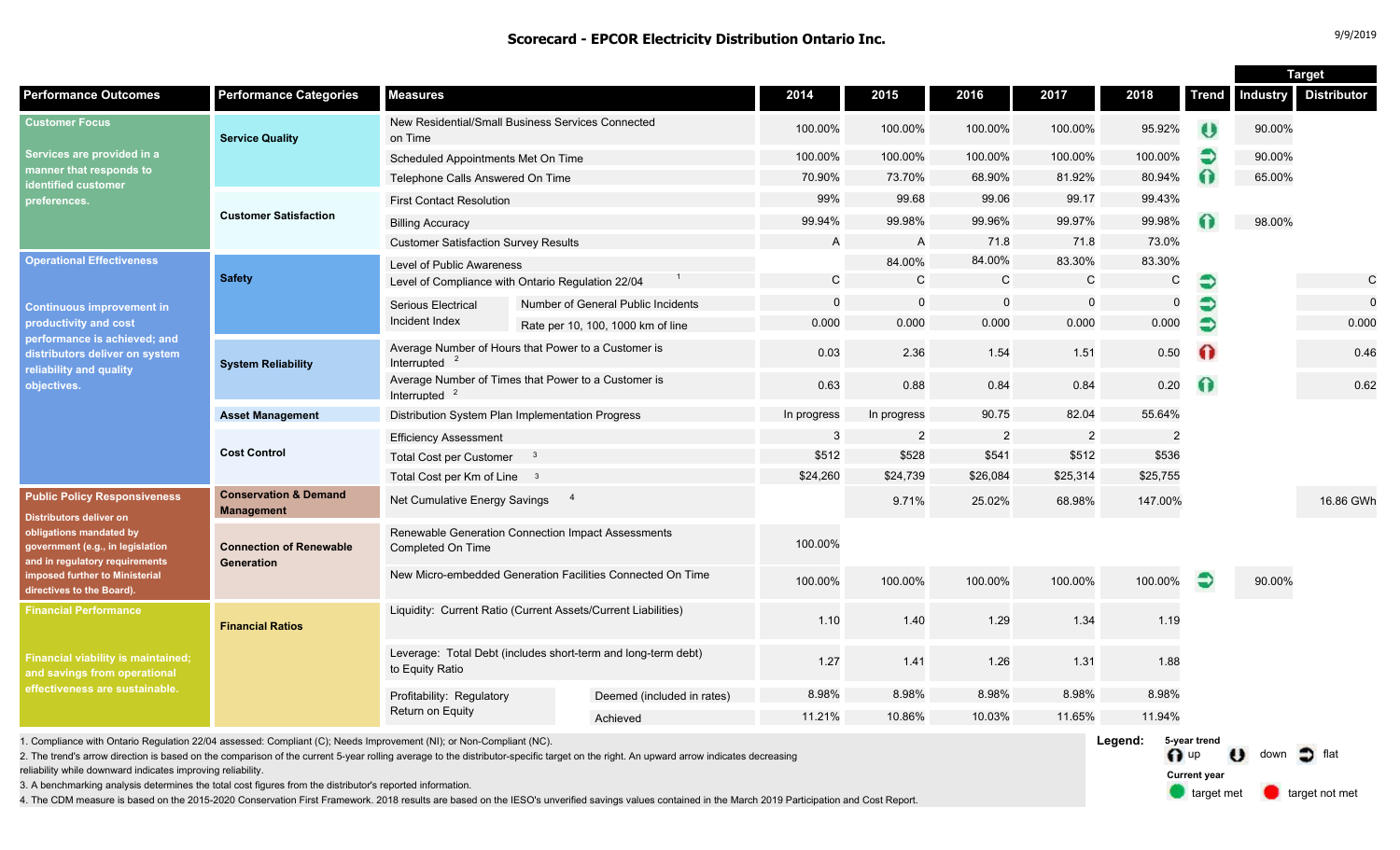# **2018 Scorecard Management Discussion and Analysis ("2018 Scorecard MD&A")**

The link below provides a document titled "Scorecard - Performance Measure Descriptions" that has the technical definition, plain language description and how the measure may be compared for each of the Scorecard's measures in the 2018 Scorecard MD&A: **[http://www.ontarioenergyboard.ca/OEB/\\_Documents/scorecard/Scorecard\\_Performance\\_Measure\\_Descriptions.pdf](http://www.ontarioenergyboard.ca/OEB/_Documents/scorecard/Scorecard_Performance_Measure_Descriptions.pdf)**

# **Scorecard MD&A - General Overview**

EPCOR Electricity Distribution Ontario Inc. (previously known as Collus PowerStream Corp.) has successfully achieved productivity and efficiency objectives to better serve our customers. For the last four years, the Corporation achieved an efficiency assessment of 2 which was assigned based on a three-year average of actual less predicted costs from a benchmarking study commissioned by the Ontario Energy Board. Utilities that average between 10% and 25% below predicted costs are assigned this efficiency factor.

In 2018, the Corporation exceeded all performance targets except for the System Average Interruption Duration Index (SAIDI), which is located in the system reliability section of the scorecard. The metric was only slightly (0.04) over the target limit with a result of 0.50 and a target of 0.46. The metrics used to set the targets of 0.46 for SAIDI as well as 0.62 for the System Average Interruption Frequency Index (SAIFI) are based on the average of EPCOR's reported 2010 to 2014 results. In 2015, the Corporation installed a new smart grid technology system that accurately tracks outage time precisely to the second. Prior to this, SAIDI and SAIFI tracking was completed manually and may have resulted in underreported outage duration and frequency, and as a result lower LDC targets. In addition, during 2015 and continuing into 2017, the Corporation saw a significant increase in the number and duration of scheduled outages. This included a major fibreoptic installation project initiated by Bell Canada (Bell) throughout the utility's service territory. A sizable portion of utility distribution assets were upgraded from capital contributions from Bell, which is a positive advantage to the utility from the Bell project. Significant improvement in the system reliability measures were achieved in 2018 compared to the last few years, which is largely the result of the completion of the Bell project, the absence of any major weather events, continued improvement to the distribution system, and tree trimming and vegetation management programs.

Aging distribution infrastructure continues to be the primary challenge facing utilities today. Like most utilities in Ontario, EPCOR must replace aging infrastructure at an accelerated pace to meet this challenge. In addition, vegetation control, including tree trimming activities, were continued in the year to reduce the vulnerability of the distribution system to external uncontrollable events, such as weather.

EPCOR continues to focus on providing excellent customer service. We offer "Customer Connect" to assist our customers with interactive information that enables them to better monitor and control their electricity consumption and provides access to their billing history and other reports. The Corporation makes every effort to engage its customers on a regular basis to ensure we are aware of customer needs and continue to offer reasonable rates. EPCOR remains committed to providing its customers with the most reliable service at the least possible cost. EPCOR will continue its efforts to improve its overall scorecard performance results in the coming years. This performance improvement is expected because of continued intelligent investment in our infrastructure and how we respond to customer needs.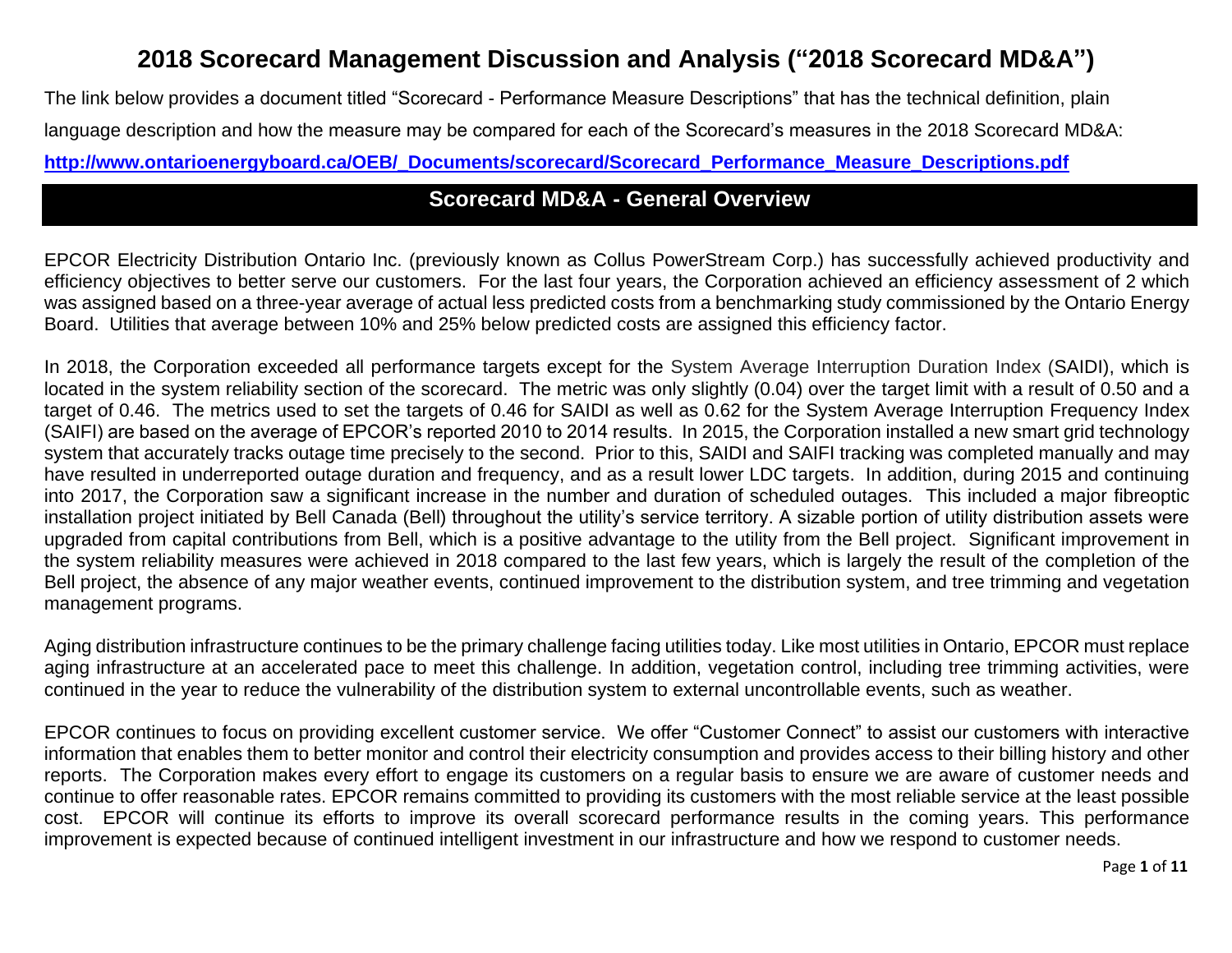# **Service Quality**

### **New Residential/Small Business Services Connected on Time**

In 2018, EPCOR connected 319 low-voltage connections under 750 volts. 11 were commercial / small business and 308 were residential. EPCOR considers "New Services Connected on Time" as an important form of customer engagement as it is the utilities first opportunity to meet and/or exceed its customer's expectations, which in turn affects the level of customer satisfaction within a utility's territory. EPCOR connected 95.9% of the requests on time, which significantly exceeds Ontario Energy Board (OEB) mandated target of 90% for this measure. EPCOR expects this trend to continue into the foreseeable future. The standard has decreased over previous years as a result of the institution of an improved and verifiable process to track this information, rather than an actual decline in service quality.

#### **Scheduled Appointments Met On Time**

EPCOR had requests to schedule 186 appointments to complete work requested by its customers where a customer/representative was required in 2018. This represents a decrease of approximately 18% over 2017. EPCOR considers "Scheduled Appointments Met" as an important form of customer engagement as customer presence is required for all types of appointments. Consistent with prior years, EPCOR met 100% of these appointments on time, which significantly exceeds the Ontario Energy Board's mandated target of 90%. EPCOR expects this trend to continue into the foreseeable future.

#### **Telephone Calls Answered On Time**

In 2018, EPCOR received 15,290 qualified incoming calls from its customers (an average of 61 calls per business day). The number of qualified incoming calls answered within 30 seconds was 12,376. Customer service representatives answered 81% of eligible calls in 30 seconds or less, which exceeds the Ontario Energy Board mandated target of 65%. This is consistent with results from 2017. EPCOR considers "Telephone Calls" to be an important communication tool for identifying and responding to its customers' needs and preferences. EPCOR expects to maintain or improve the service level of this metric in 2019.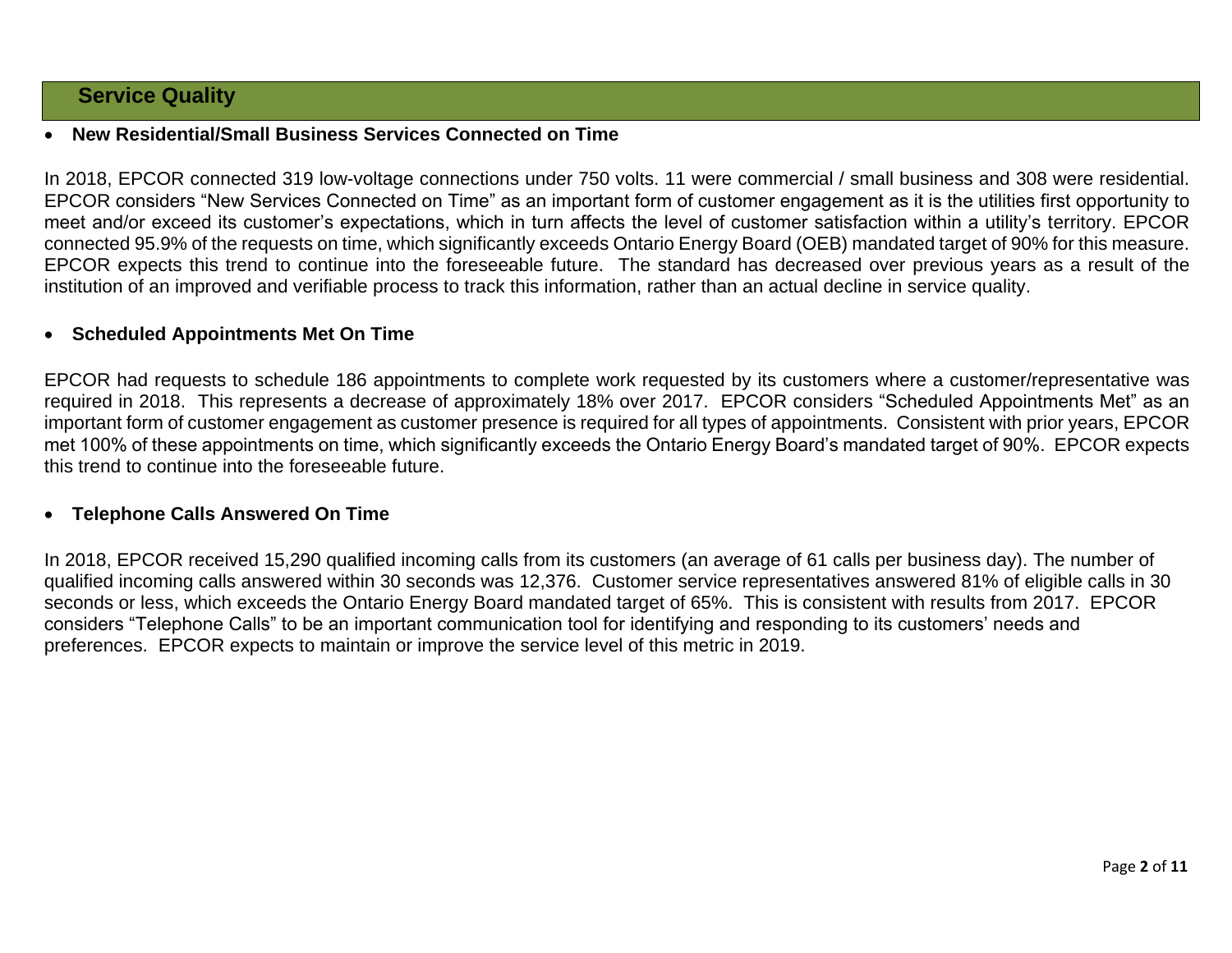#### **First Contact Resolution**

First Contact Resolution was introduced by the Ontario Energy Board in 2014 as a measure of a distributor's effectiveness at satisfactorily addressing customer complaints. EPCOR defines "First Contact Resolution" as the number of customer inquiries expressed as a percentage of all inquiries where escalation to an alternate contact at the utility, typically a supervisor or a manager, was requird. EPCOR considers the ability to address customer inquiries quickly and accurately to be an essential component of customer satisfaction. For the year 2018, EPCOR received 12,376 inquiries from its customers, of which 99% were successfully resolved during first contact. EPCOR expects this trend to continue in 2019.

#### **Billing Accuracy**

Billing Accuracy was introduced by the Ontario Energy Board in 2014, and is defined as the number of accurate bills issued expressed as a percentage of total bills issued. EPCOR considers timely and accurate billing to be an essential component of customer satisfaction. For 2018, EPCOR issued 208,459 customer bills resulting in billing accuracy of 99.98%, which exceeds the Ontario Energy Board mandated target of 98%. EPCOR expects this trend to continue in 2019.

#### **Customer Satisfaction Survey Results**

The Customer Satisfaction Survey was introduced by the Ontario Energy Board for the 2014 year. Distributors are required to conduct their survey on a biennial basis. There has not yet been a target set by the OEB for the industry. EPCOR considers this customer satisfaction survey to be a useful tool for engaging the customer to get a better understanding of their wants and needs with respect to the provision of electricity services and for identifying areas that may require improvement.

For the two-year reporting period 2017/2018, the Corporation retained RedHead Media Solutions Inc. to conduct their individual survey and received a customer satisfaction index score of 73.0% overall. This is a 1.2% increase from the 2016/2017 survey of 71.8%. The 'Request for Proposal (RFP)' for the survey was prepared by Cornerstone Hydro Electric Concepts Inc. (CHEC) and 13 of its then 15 member Local Distribution Companies (LDCs) in Ontario participated with RedHead Media Solutions. This statistical survey, with a 95% confidence level, canvassed a number of key areas including power quality and reliability, price, billing and payment, communications, and the overall customer service experience. The survey is comprised of approximately 400 randomly selected interviews of customers among the low volume customer base (residential customers and general service under 50kW customers. For the 2014/2015 reporting period, the Corporation engaged Utility Pulse to conduct their individual utility specific customer satisfaction survey with a 95% confidence level and received a rating of "A" on its customer satisfaction survey.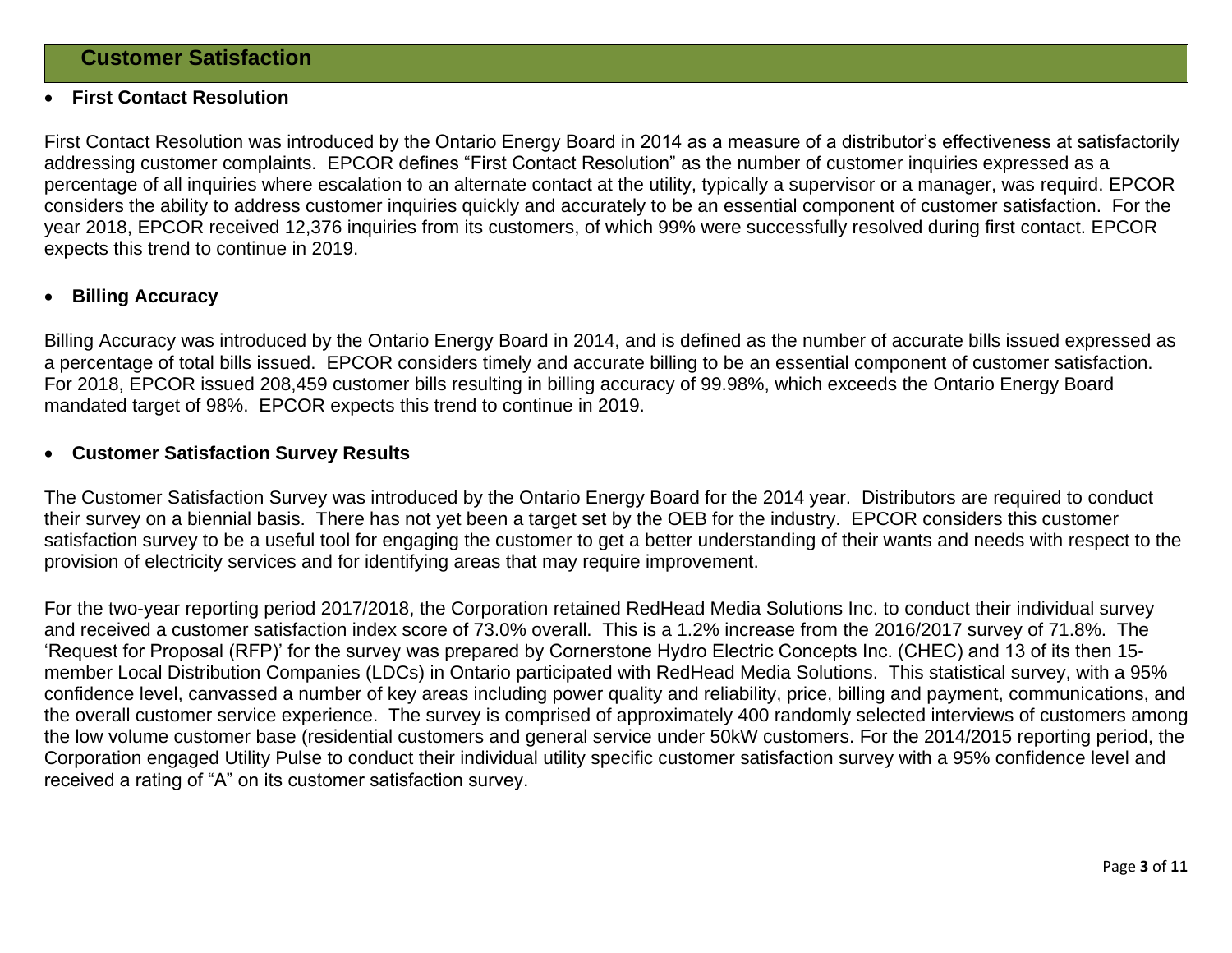# **Safety**

# **Public Safety**

# o **Component A – Public Awareness of Electrical Safety**

In 2015 a new scorecard measure began for public awareness of electrical safety. Distributors are expected to demonstrate the impact of their public education efforts through biennial surveying of adults residing in their service territory. The performance target for public awareness of electrical safety will be established once three years of data is gathered from the distributors. EPCOR's ESA Public Safety Awareness Index Score is for 2017/2018 is 83.3%. The question scoring and index methodologies were prescribed by the ESA/OEB. The survey has standardized questions for a statistically representative sample of a distributor's service territory's population. EPCOR demonstrated a strong dedication to public awareness for electrical safety through various public awareness sessions such as education sessions for elementary students, attendance at public events and specific electrical training for emergency workers. With a heightened focus on Health, Safety and the Environment that accompanied the new EPCOR ownership and its resources, it is expected, that this trend will continue to improve into the foreseeable future.

### o **Component B – Compliance with Ontario Regulation 22/04**

In 2018 EPCOR was fully compliant with Ontario Regulation 22/04 (Electrical Distribution Safety). This was achieved by our strong commitment to safety, and the adherence to our company procedures & policies. This trend is expected to continue into the foreseeable future.

### o **Component C – Serious Electrical Incident Index**

In 2018 EPCOR had ZERO fatalities and ZERO serious incidents within its service territory. This trend is expected to continue into the foreseeable future.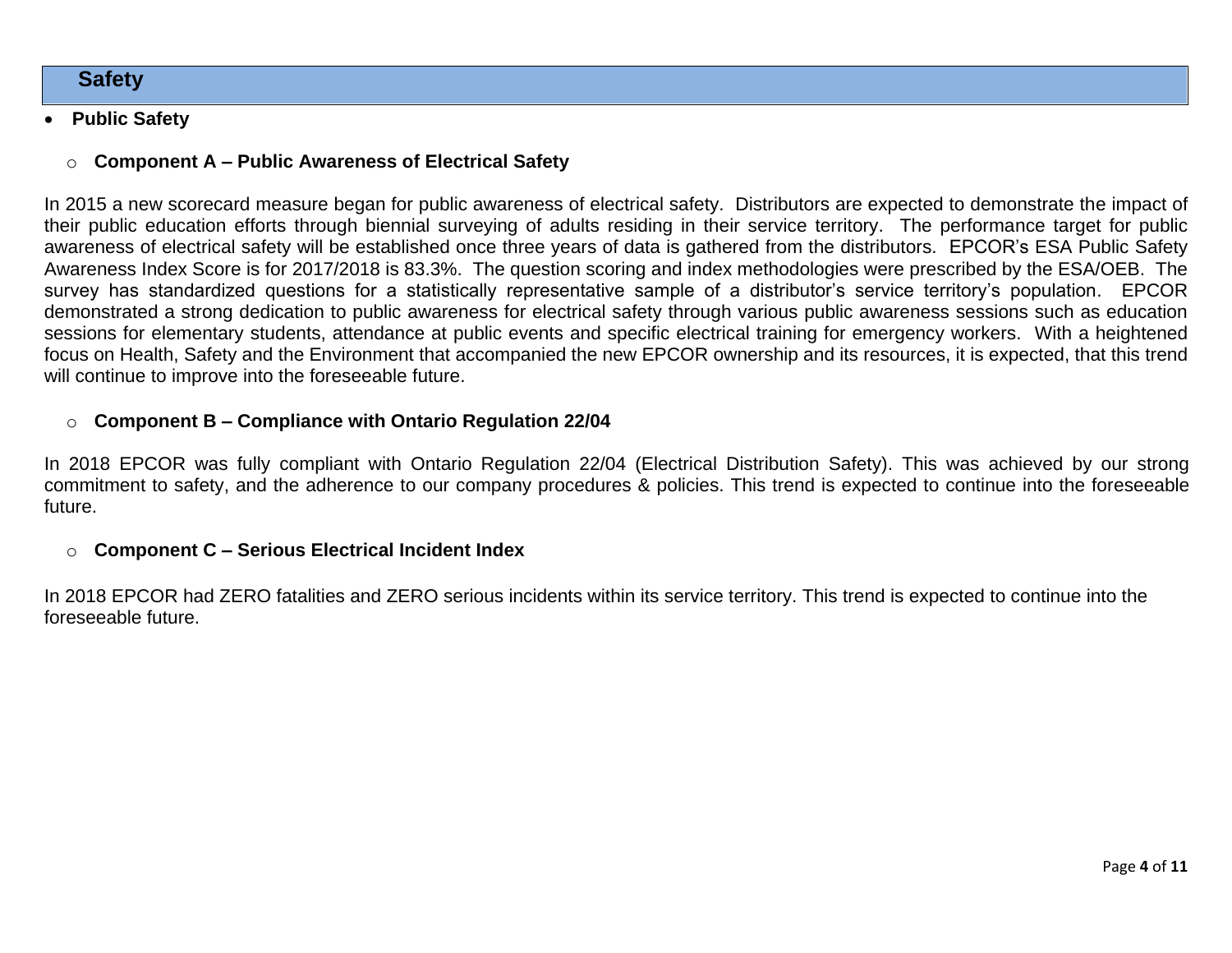# **System Reliability**

### **Average Number of Hours that Power to a Customer is Interrupted**

In 2018 EPCOR continued to provide reliable service to customers showing an improvement in the number of hours in which its customers experienced interrupted power from the previous year (a reduction from 1.51 hours in 2017 to 0.50 hours in 2018).

### **Average Number of Times that Power to a Customer is Interrupted**

In 2018 EPCOR reduced the number of times in which its customers experienced interrupted power showing an improvement in the number of times that power to a Customer was interrupted from the previous year (a reduction from 0.84 times in 2017 to 0.20 times 2018).

Significant improvement in the system reliability measures were achieved in 2018 compared to the last few years, which is largely the result of the completion of the Bell fiber installation project, the absence of any major weather events, continued improvement to the distribution system, and tree trimming and vegetation management programs.

The metrics used to set the target of 0.46 and 0.62 respectively are based on the average of EPCOR's reported 2010 to 2014 results. In 2015, EPCOR installed new smart grid technology system that accurately tracks outage time precisely to the second. Prior to this, SAIDI and SAIFI tracking was completed manually and may have resulted in underreported outage duration and frequency, and as a result lower LDC targets.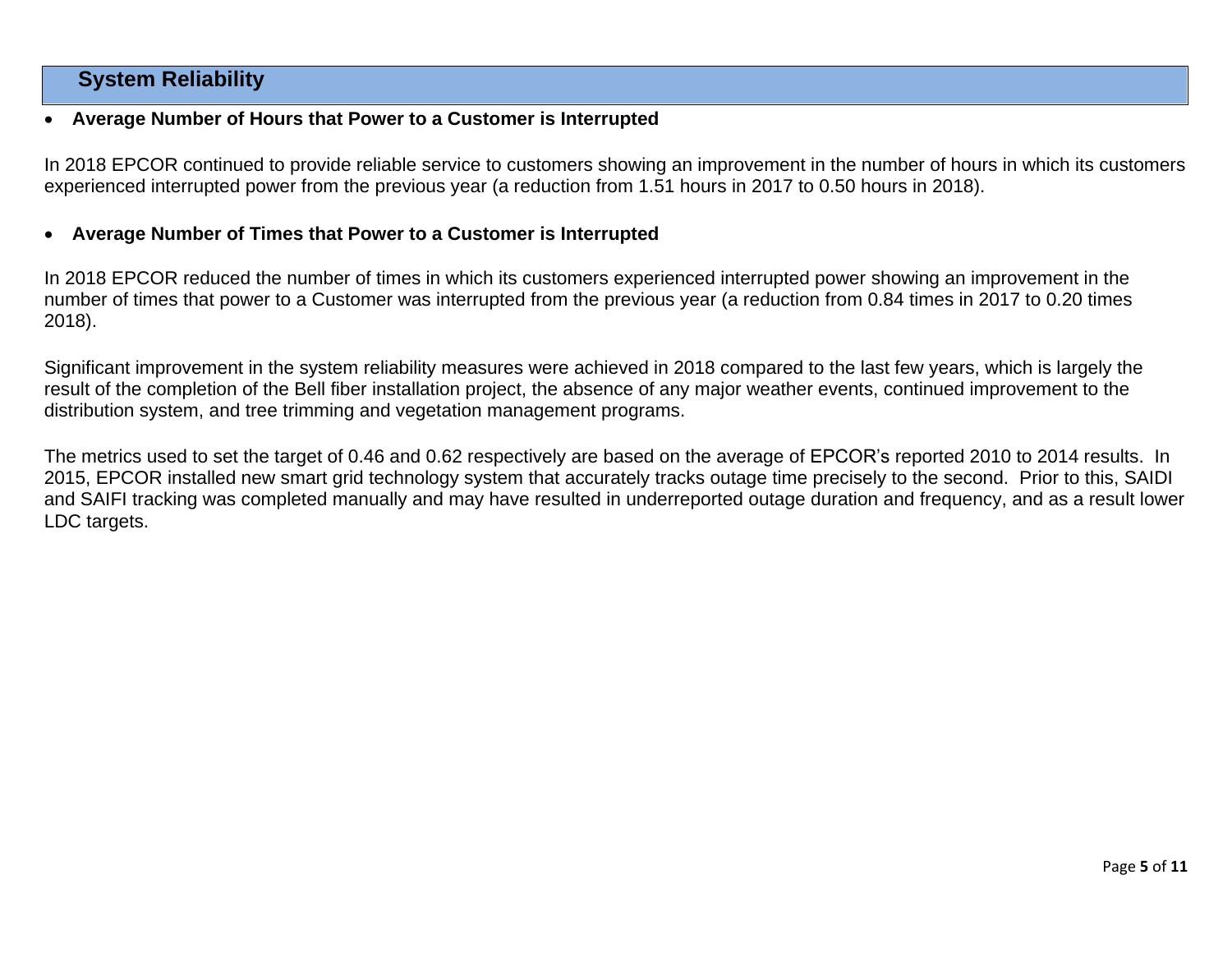# **Asset Management**

#### **Distribution System Plan Implementation Progress**

The Distribution System Plan (DSP) Implementation Progress is a performance measure instituted by the Ontario Energy Board beginning in 2013. The OEB has not yet set a target for this measure. Distributors are permitted to use discretion as to how they implement the measure, which they must describe in this analysis and be a measure they believe most effectively reflects performance in Distribution System Plan Implementation. Consistent with other new measures, utilities were given an opportunity to define this measure in the manner that best fits their organization.

The DSP Implementation Progress measure is intended to assess EPCOR's effectiveness at planning and implementing capital expenditures, which are required to maintain and expand the utility's electricity system to serve its current and future customers. The plan is available on the company website.

EPCOR has used its five-year Draft Distribution System Plan for 2018 to 2022 for the calculation of this measure, which outlines forecasted capital expenditures over five years. The Corporation defines this measure as the tracking of actual capital projects completed compared to planned capital projects, expressed as a percentage. For 2018, EPCOR completed 55.64% (2017 – 82.04%) of the capital projects planned for the year plus a number of projects carried forward from the previous year.

This measure has declined in 2018 for a few reasons. There was a large bucket truck budgeted that did not arrive until 2019 because of manufacturer delays. If received on time the percentage complete would have been 67.80%. There was a construction project that was not started because of circumstances beyond the control of the utility, which involved co-ordination with Hydro One and a local town and county prior to construction start. If this project was also completed the percentage would increase to 76.14%. The purchase of the Corporation by EPCOR on October 1, 2018 resulted in additional training and set-up during the fall which temporarily impacted the construction plan.

EPCOR expects with the finalization and approval of the 2019 to 2023 DSP, that going-forward the trend will show an increase in project completion targets in the future. A robust capital expenditure versus budget reporting system is currently in place to monitor progress and achieve this goal.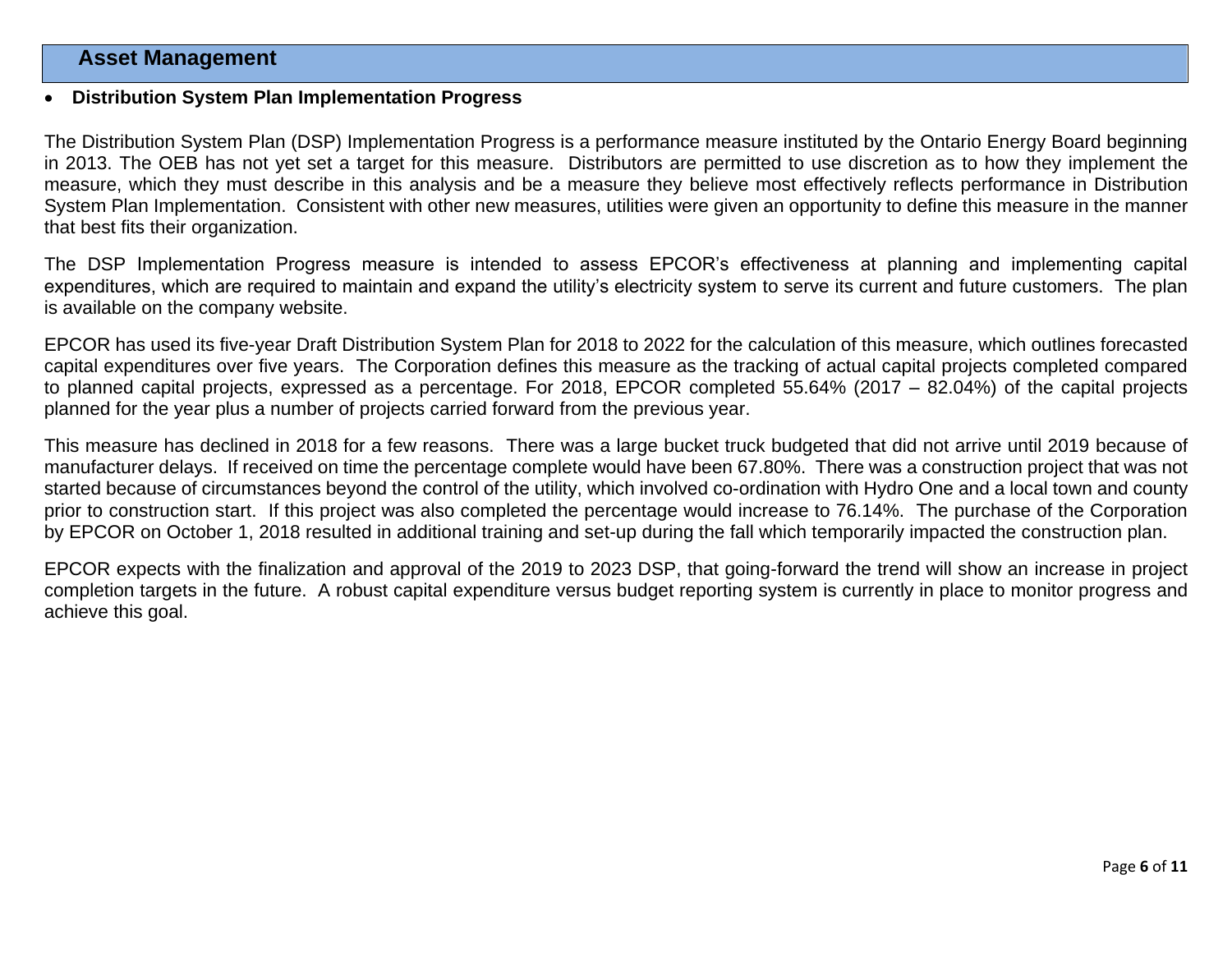# **Cost Control**

#### **Efficiency Assessment**

On an annual basis, each utility in Ontario is assigned an efficiency ranking based on its three-year average performance. To determine a ranking, electrical distributors are divided into five groups based on the magnitude of the difference between their actual costs and predicted costs. For 2013 and 2014, EPCOR was placed in Cohort 3 in terms of efficiency. Cohort 3 is considered average and is defined as having actual costs within +/- 10% of predicted costs. For 2015 to 2018, EPCOR demonstrated improvement and was placed in Cohort 2 by the OEB. Cohort 2 is considered above average and is defined as having actual costs less than 10-25% of predicted costs.

EPCOR achieved a three-year average for 2016 to 2018 of 17.0% (2015 to 2017 - 15.3%) less than predicted costs. The Corporation's three-year average ranking has improved by 1.7%. For specifically the 2018 year, the result was 19.3% (2017 - 18.4%) less than predicted costs, which is a 0.90% improvement. Our goal is to maintain our position within Cohort 2 into future years.

### **Total Cost per Customer**

Total cost is calculated as the sum of a distributor's capital costs and OM&A costs, (including certain adjustments to make the costs more comparable between distributors, per reporting period) and dividing this cost figure by the total number of customers that EPCOR serves. Similar to most distributors in the province, EPCOR has experienced pressure on its total costs required to deliver quality and reliable services to customers. Province wide programs such as Time of Use pricing, growth in wage and benefits costs for our employees, as well as investments in new information systems technology and the renewal and growth of the distribution system, have all contributed to increased operating and capital costs. In 2018, EPCOR had a 4.7% increase over the prior year, however 2017 saw a decrease of 5.4%, so the corporation is still currently lower than the 2016 results. The average increase has been 1.18% per year, which demonstrates effective cost control by the utility.

The total cost performance result for 2018 is \$536 per customer, which is a 4.7% increase over the 2017 result. The total cost performance result for 2017 is \$512 per customer, which is a 5.4% decrease over the 2016 result. The total cost performance result for 2016 is \$541 per customer, which is a 2.5% increase over the 2015 result. The total cost performance result for 2015 is \$528 per customer, which is a 3.1% increase over the 2014 result. The total cost performance result for 2014 is \$512 per customer, which is a 2.4% increase over the 2013 result.

The customer count history that forms the base of this calculation is as follows:

2018 - 17,408 (Increase of 236) 2017 - 17,172 (Increase of 308) 2016 - 16,864 (Increase of 281) 2015 - 16,583 (Increase of 157) 2014 - 16,426 (Increase of 166)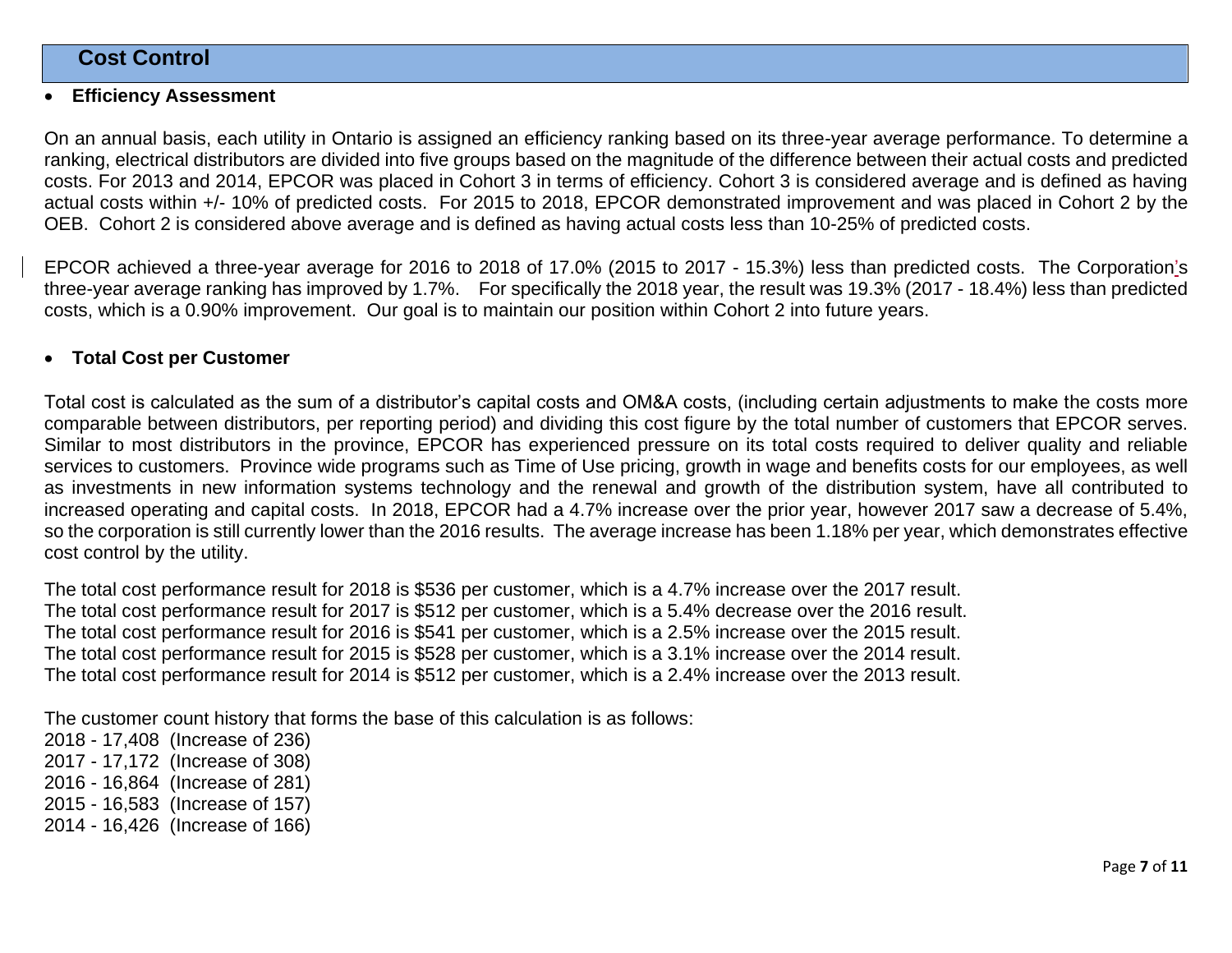Note that 2017 reflects the highest customer count increase and is a direct factor in the decline of cost per customer for that year.

Going forward, utility costs are expected to keep pace with economic fluctuations; however, EPCOR will continue to implement productivity and efficiency improvements to help offset some of the costs associated with distribution system enhancements, while maintaining the reliability and quality of its distribution system and its service to customers. Our service territory also expects to see moderate continued growth in customer numbers which will help maintain the Total Cost per Customer results.

# **Total Cost per Km of Line**

This measure uses the same total cost that is used in the Cost per Customer calculation above. Based on this, EPCOR's rate is \$25,755 (2017 - \$25,314) per km of line, which is a \$441 or 1.74% increase (2017 - 2.95% or \$770 decrease) over the previous year result. EPCOR's growth rate for its territory is considered to be relatively moderate. A moderate growth rate helps to contribute to the Corporation's ability to fund future capital projects and operating costs. The cost per km of line is expected to slowly increase as capital and operating costs also increase. EPCOR will continue to seek innovative solutions to help ensure cost/km of line remains competitive and within acceptable limits to our customers.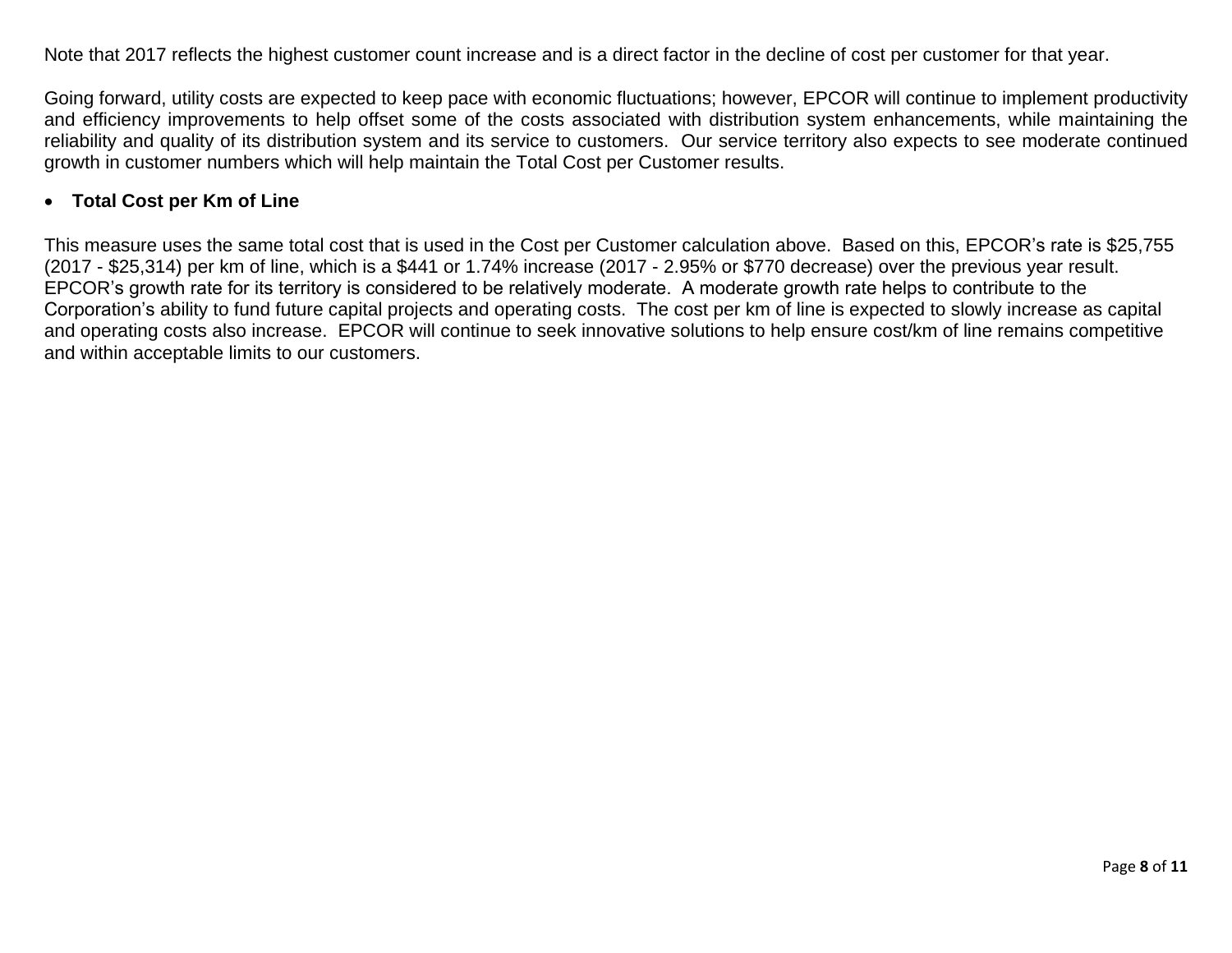# **Conservation & Demand Management**

#### **Net Cumulative Energy Savings**

The 2018 results reported in the OEB Scorecard (24.8 GWh, or 147% of the 6-year cumulative target of 16.9 GWh) is based on the final program forecast for 2020.

This is a change from the previous years calculation methodology which was based on the IESO's formal evaluation of projects that were:

- 1. Completed by December 31<sup>st</sup> and
- 2. Paid by March 31 of the following year (the evaluation cut-off date).

Until the cancellation of the Conservation First Framework, EPCOR was able to engage with customers to successfully progress towards the program target.

EPCOR was part of a joint CDM plan with PowerStream Inc, up until mid-2017. PowerStream entered into a merger in 2017 with other local distributors, to form Alectra Utilities. A revised joint CDM Plan (involving EPCOR, Alectra Utilities, and Erie Thames PowerLines) was filed in 2018 which projected accelerating results year-over-year and a strong project pipeline which was on pace to surpass the 2020 framework target.

# **Connection of Renewable Generation**

#### **Renewable Generation Connection Impact Assessments Completed on Time**

Electricity distributors are required to conduct Connection Impact Assessments (CIA's) on all renewable generation connections within 60 days of receiving authorization from the Electrical Safety Authority. EPCOR has developed and implemented an internal procedure to ensure compliance with this regulation.

In 2018, EPCOR did not receive any CIA's applications.

# **New Micro-embedded Generation Facilities Connected On Time**

Micro-embedded generation facilities consist of solar, wind, or other clean energy projects of less than 10 kW that are typically installed by homeowners, farms or small businesses. In 2018, EPCOR connected 11 new micro-embedded generation facilities totaling 79.63 kW within its territory. 100% of these projects were connected within the prescribed timeframe of five (5) business days, which exceeds the Ontario Energy Board's mandated target of 90% for this measure. The FIT/MicroFit programs provided EPCOR with the opportunity to work closely with its customers and their contractors to ensure the customer's needs were met and/or exceeded.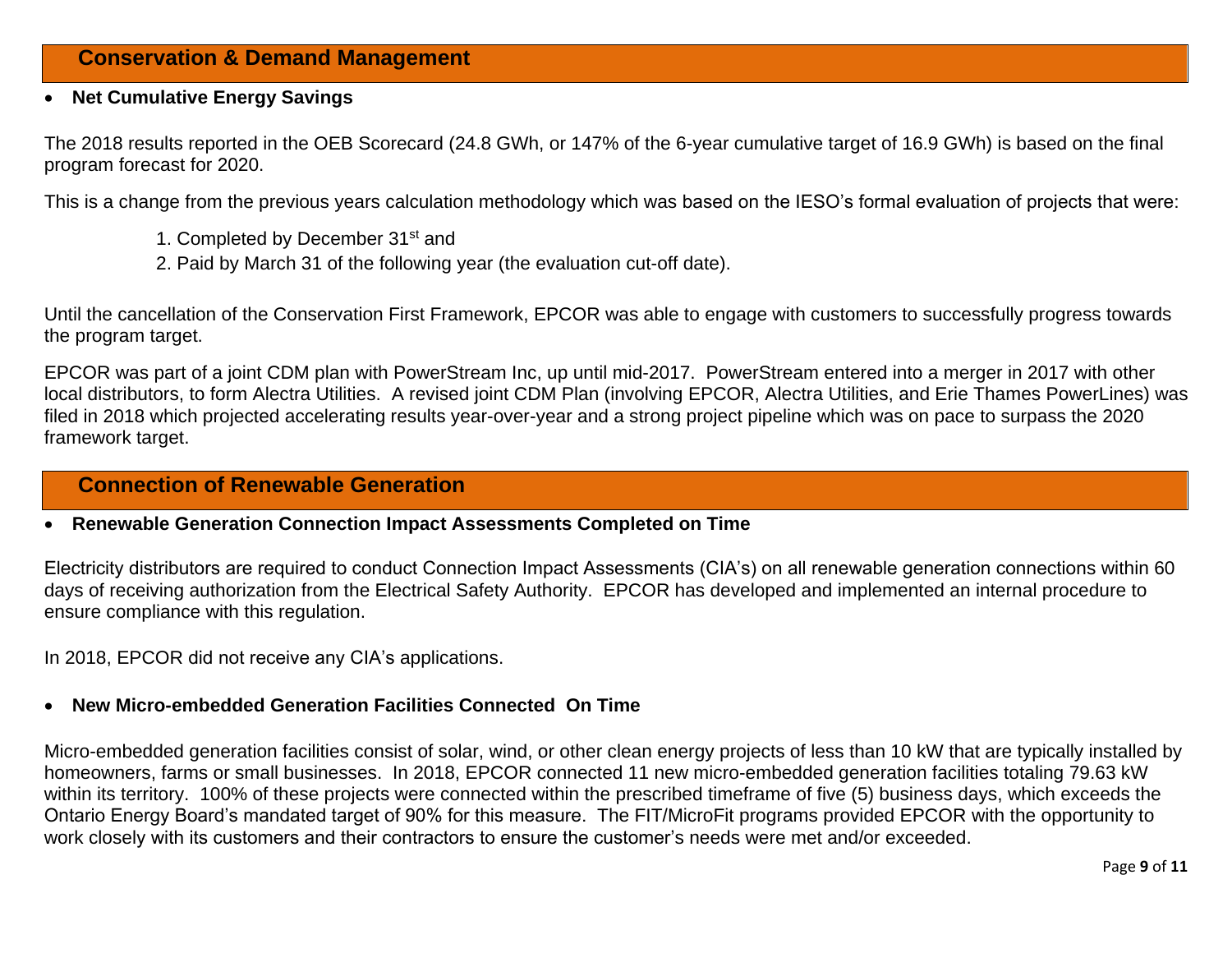# **Financial Ratios**

#### **Liquidity: Current Ratio (Current Assets/Current Liabilities)**

As an indicator of financial health, the current ratio measures a company's ability to pay its short-term debts and financial obligations. Typically, a current ratio between 1 and 1.5 is considered good. If the current ratio is below 1, then a company may have problems meeting its current financial obligations. If the current ratio is too high (higher than 1.5) then the company may be inefficient at using its current assets or its short-term financing facilities. The current ratio decreased from 1.34 to 1.19 in 2018, but still remains in a good position. The average over the past five years is 1.26. The corporation forecasts cash flow needs arising from the capital planned during the year and borrows funds to maintain the current ratio at a healthy level. The Corporation expects to maintain a strong current ratio in the optimal range into the foreseeable future.

#### **Leverage: Total Debt (includes short-term and long-term debt) to Equity Ratio**

The debt to equity ratio is a financial ratio indicating the relative proportion of shareholders' equity and debt used to finance a company's assets. The Ontario Energy Board uses a capital structure of 60% debt and 40% equity (a debt to equity ratio of 60/40 or 1.5:1) when setting rates for an electricity utility. A high debt to equity ratio may indicate that an electricity distributor may have difficulty generating sufficient cash flows to make its debt payments, while a low debt-to-equity ratio may indicate that an electricity distributor is not taking advantage of the increased profits that may be had through increased financial debt. In 2018, EPCOR's debt to equity ratio was 1.88, which has increased by 0.57 over the prior year. The capital structure is 65% debt and 35% equity at the end of the year.

There are three reasons that the ratio has increased over the prior year:

- 1) A \$2,665,975 dividend was paid out to the Town of Collingwood and Alectra when the Corporation was sold to EPCOR on October 1, 2018. The dividend reduced equity from approximately \$11m at the end of 2017 to \$9.5m at the end of 2018. The purpose of the dividend was to remove all cash in the corporation before it was purchased by EPCOR.
- 2) Long-term loans have increased from \$14.5m to \$16.1m for the purpose of cash flow for planned capital additions.
- 3) Short-term loans have increased from \$0m to \$1.8m to replenish the cash balance which was reduced to \$0 at the date of close.

The Corporation expects its debt to equity ratio to improve back to 60/40 levels as retained earnings begin to increase the equity of the corporation back up to previous levels.

### **Profitability: Regulatory Return on Equity – Deemed (included in rates)**

Return on equity (ROE) measures the rate of return on shareholder equity. ROE demonstrates an organization's profitability or how well a company uses its investments to generate earnings growth. EPCOR's current distribution rates were approved by the OEB and include an expected (deemed) regulatory return on equity of 8.98%. The OEB allows a distributor to earn within +/- 3% of the expected return on equity. If a distributor performs outside of this range, it may trigger a regulatory review of the distributor's financial structure by the OEB.